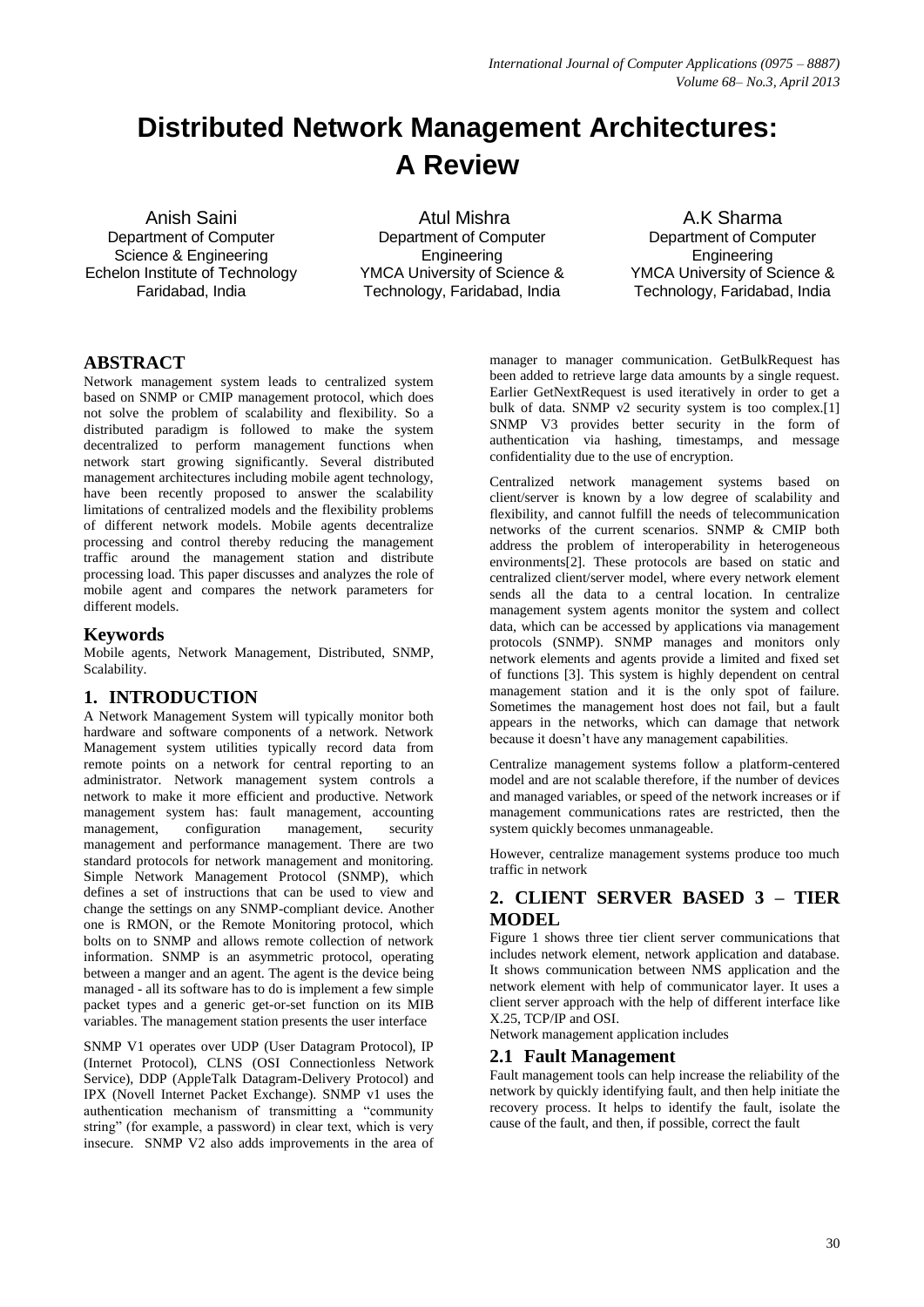*International Journal of Computer Applications (0975 – 8887) Volume 68– No.3, April 2013*



**Fig 1: Client server based 3- tier model**

#### **2.2 Configuration Management**

The process of configuration management involves identifying the network components and their connections. It helps to collect each device's configuration information, and define the relationship between network components. In order to perform these tasks, the network manager must knows, device configuration information, the network component control and information of topology of the network.

#### **2.3 Security Management**

It protects a network from unauthorized access and includes many sub-functions, such as the authorization of subscriber access, control of the distribution of cryptographic keying material, and the distribution and reporting of security related events.

#### **2.4 Accounting Management**

It allows the network manager to specify, log, and control user and device access to network resources. Usage quotas, usagebased charging, and the allocation of resource access privileges all fall under accounting management.

Network management and database management can be viewed as part of systems management or they may be viewed as co-equal parts of a total information system. The smallest logical system, necessary to provide the application level services is called cluster. Cluster provides the services which are used by application level. It also provides more hardware

resources and distributes the component categories on multiple server hosts to introduce vertical scaling.

Cluster manages the whole or part of the managed devices network. A group of Network elements are managed by cluster. Distributed cluster provides a vertical scaling. By distributing the services on different server nodes and by adding more hardware resources, capacity and performance can be increased.

# **3. DISTRIBUTED / DECENTRALIZATION OF NETWORK SYSTEM**

Low scalability and flexibility of client server introduces moving toward distributed or decentralization of network system [4]. In this kind of communicating applications with approaches like Management by delegation, Common Object Request Broker Architecture (CORBA)[5], implement reallife heterogeneous distributed applications. Web-based management, integrates all types of information systems into the internet or intranet environment[6]. Intelligent agents are introduced to communities of intelligent process to communicate for common task[7]. Active networks are framework which is used for transporting components to program and make them to execute code in order to achieve higher flexibility[8].

Distributed network management is inherently more robust without depending on continuous communications between the network management systems and network elements.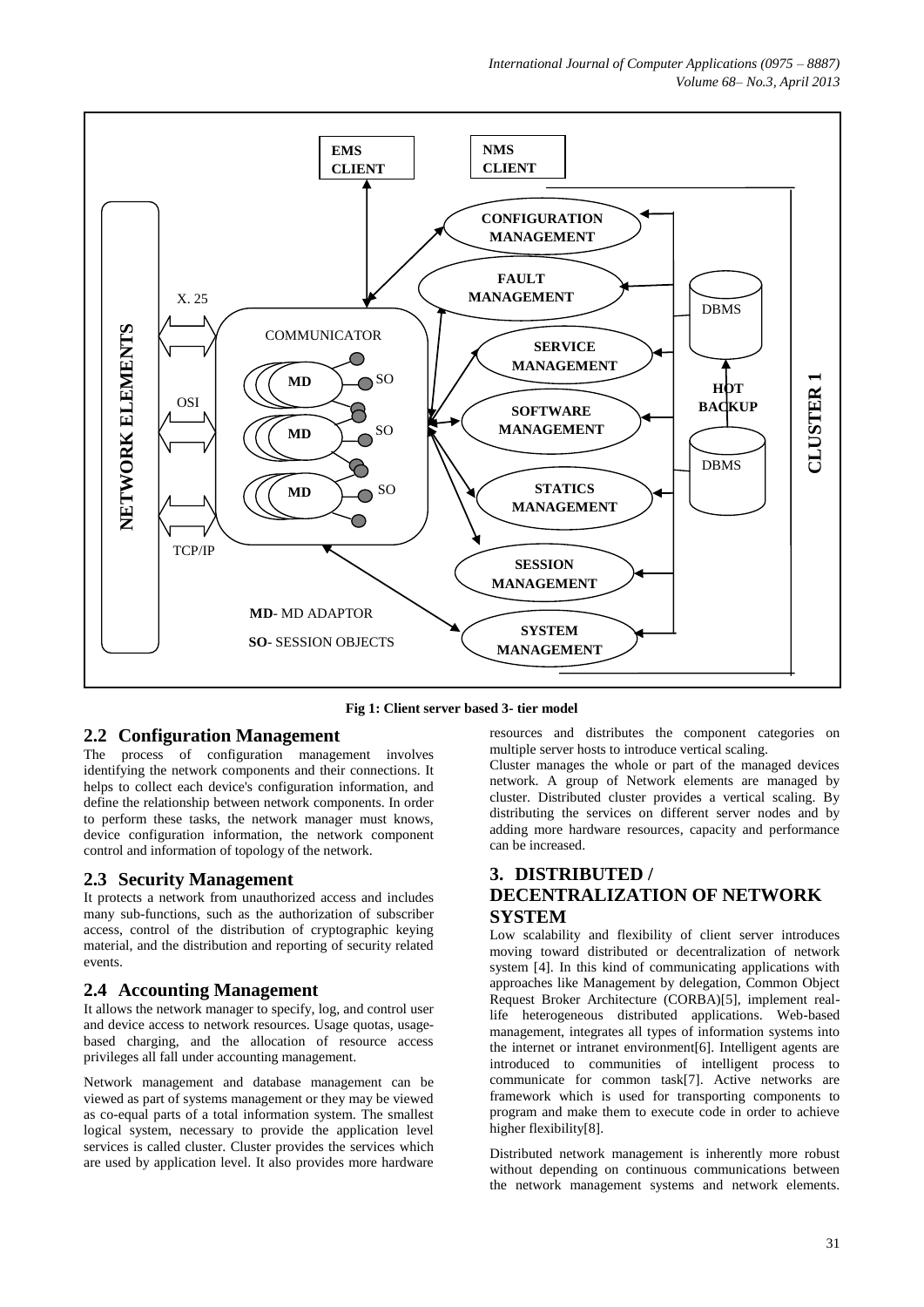Networks' traffic and processing load in the network. management systems can be both reduced by performing data processing closer to the network elements

Searches can be performed closer to the data, improving speed and efficiency. Scalability to large networks is improved. Processing capabilities for routers and switches have improved considerably and the popularizations of Java and CORBA have brought mobile code concepts closer to mainstream acceptance. New ways and designing should be implementing and introduced to handle the complexity of today's large networks. Code mobility is widely used by a new family of programming languages, generally called mobile code languages [9, 10].

Mobile codes are recognized as software that move to a heterogeneous networks environment, crosses different administration domains, and are automatically executed upon arrival at their destinations [11]. Mobile agent represents transportable or even active objects, they may move from one system to another to access remote resources or even meet other agents and cooperate with them. Mobile agents are an effective choice for many applications, for several reasons including improvements in latency and bandwidth of clientserver applications and reducing vulnerability to network disconnection. Although not all applications will need mobile agents, many other applications will find mobile agents the most effective implementation technique for all or part of their tasks.



#### **Fig 2: MAGENTA**

In a broad sense, an agent is any program that acts on behalf of a (human) user.

A mobile agent then is a program which represents a user in a computer network, and is capable of migrating autonomously from node to node, to perform some computation on behalf of the user.

Benefits of Mobile Agent includes **bandwidth conservation, reduction of latency reduction of completion time, asynchronous (disconnected) communications, load balancing, dynamic deployment**

### **4. MOBILE AGENT ENVIRONMENT FOR DISTRIBUTED APPLICATIONS (MAGENTA)**

Figure 2 shows mobile agents are furnished by MAGENTA (Mobile AGENT environment for distributed Applications) Mobile Network Manager (MNM) which is a location independent network manage[12].

The network managers in this architecture utilize clientserver technology and/or mobile agent technology as and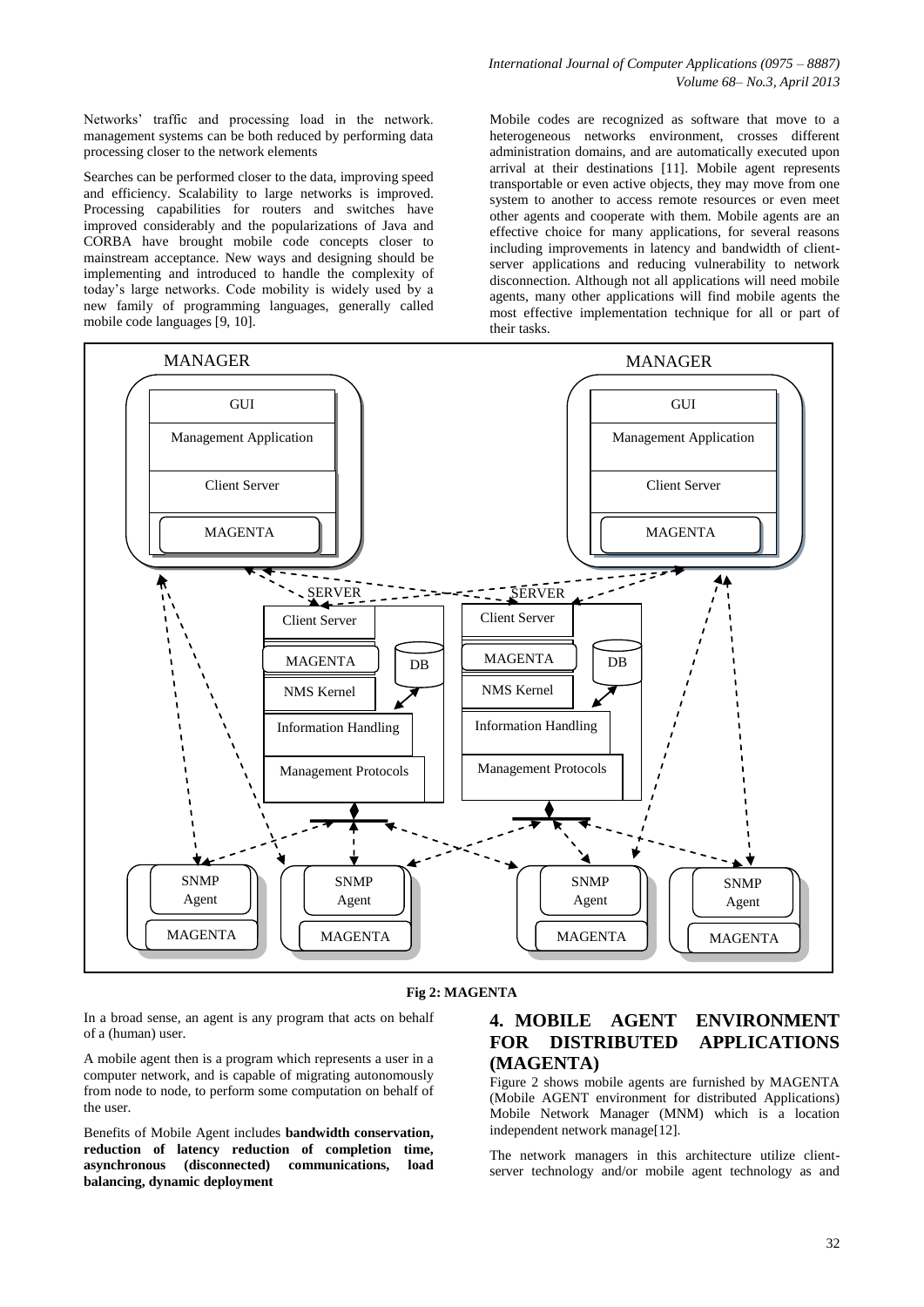when required depending on the functionality implemented and their location.

The architecture is distributed in nature as it provides for multiple managers acting simultaneously. It is rendered dynamic by the utilization of mobile agents for the implementation of network management functionalities

MAGENTA provides extensible and modifiable functionalities of the agents , fault – tolerance, dynamic adaptability to changes in the environment, flexibility in choice of location of agent code, simultaneous and fast execution of agents, true system independence along with access to system functions and the facility of remote execution[13]



**Fig 3: Netpatrol**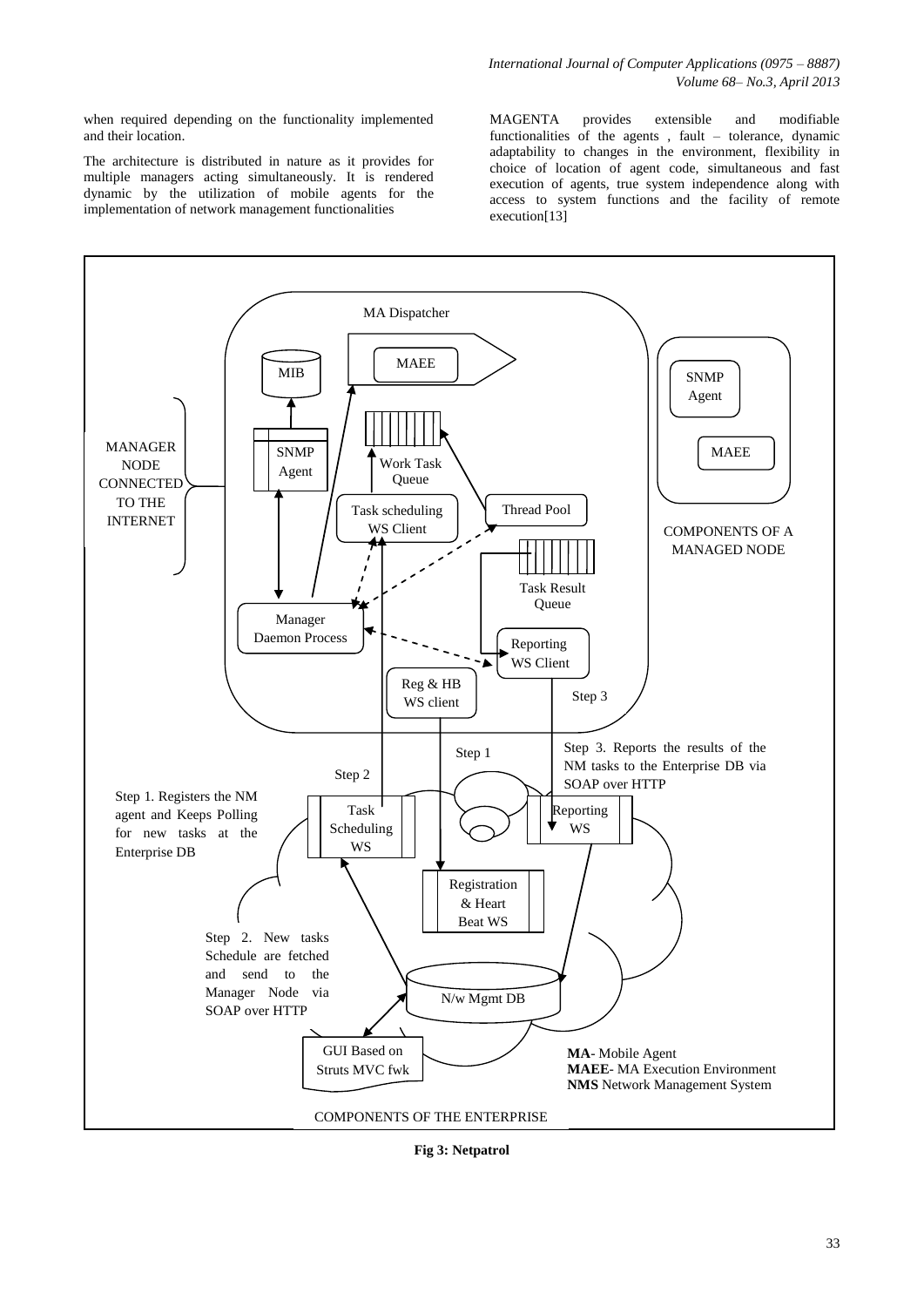#### **5. NETPATROL**

The figure 3 shows Network Management that combined two seemingly divergent distributed computing technologies, namely, Web Services and Mobile Agents.

'Net Patrol' is a framework, in which the Mobile Agents 'patrols' / 'tours' the network by migrating to the network nodes scrutinizing its Memory, CPU, Bandwidth Utilizations etc. The network throughput is watched and prospective congestion segments are tracked and reported by overseeing the Packet Discard Rate at the NIC[14].

The name of this model is inspired by the name 'Net Doctor' which is used for the related work, done back in 1995, by Zapf et al [15], that uses MA and SNMP to manage networks. As shown in Figure 3, the framework broadly consists of three components namely: The Enterprise, The Manager Node, and The Managed Node

#### **Manager Node**

It has following components, a Daemon Process, MAEE (Mobile Agent Execution Environment), SNMP Agent, MIB (Management Information Base), 3 SOAP Based WS Clients, a pool of threads, result queue.

The network monitoring activity managed by mobile agents are

- Account Monitoring Mobile Agents ( ):
- Performance Monitoring Mobile Agents ( ):
- Root Cause Analysis Mobile Agents ( ):

The tasks to be executed are placed in the Work Queue of the Agent, which is implemented as a Thread-Pool Work Queue. This multi-threaded Agent execution ensures that many tasks can be concurrently executed[16].

#### **Enterprise**

'Net Patrol' uses a Service Oriented Enterprise, with the Web Services deployed on the Internet, thus enabling pervasive monitoring and management of the computer network. The 3 web services are Registration and Licensing Web Service, Task Scheduling Web Service and Result Reporting Web Service

#### **Managed Node**

It manages the following components: MAEE (Mobile Agent Execution Environment): 'Net Patrol' used Aglets Execution Environment): 'Net Patrol' used Aglets Framework. SNMP Agent: 'Net Patrol' uses Advent Net SNMP API. MIB (Management Information Base): Maintains state of network parameters of itself. Set of library files developed to ease manager & managed node communication

# **6. HIERARCHICAL STATIC MIDDLE MANAGERS MODEL**

The scalability problem is more adequately addressed by deploying hierarchical models wherein NM tasks are delegated to MAs. They migrate to remote sub networks/domains where they act as local managers and takes over the responsibility of local devices from the central manager. These models suffer from automatic adaptation of management system to changing network configurations, i.e. mid level manager do not change the location where they execute. The model is shown in Figure 4[17].



**Fig 4: Hierarchical Static Middle Managers Model**

# **7. HIERARCHICAL MOBILE MIDDLE MANAGERS MODEL**

In search of more flexible solutions, a concept of Mobile Middle Manager (MDM), referring to a management component that operates at an intermediary level between the manager and the management end points, is introduced.

The mobility feature of the MDMs allows the management system to adapt dynamically to a changing network conditions. MDMs can be deployed to or removed from a given network segment in response to change in network traffic or move to a least loaded host to optimize local resource usage. The model is shown in Figure 5.



**Fig 5: Hierarchical Mobile Middle Managers Model**

These last two mobile agent-based network management models are discussed by Damianos Gavalas et al[18] in their research.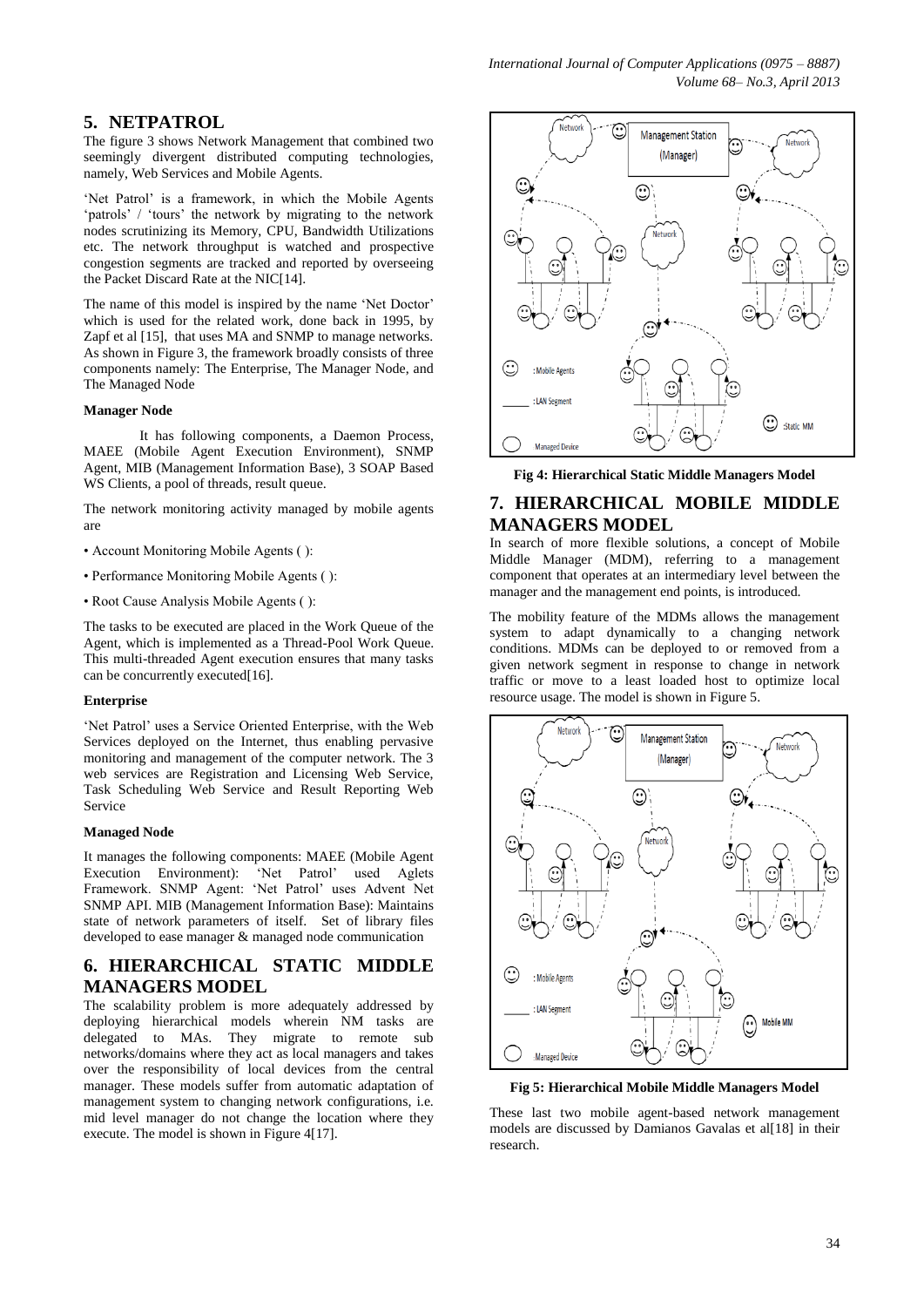| Design<br>Parameters v/s<br>Models | <b>Scalability</b>                                                                                                                   | <b>Load Balancing</b>                                                                                                                                                    | <b>Fault Tolerance</b>                                                                                                                                                   | <b>Dynamic</b><br><b>Adaptation</b> | Integration<br>Of New<br><b>Services</b> |
|------------------------------------|--------------------------------------------------------------------------------------------------------------------------------------|--------------------------------------------------------------------------------------------------------------------------------------------------------------------------|--------------------------------------------------------------------------------------------------------------------------------------------------------------------------|-------------------------------------|------------------------------------------|
| <b>C/S Model</b>                   | Poor. The network gets<br>flooded with management<br>request/response messages.                                                      | Low as every<br>management<br>decision is taken on<br>central manager.                                                                                                   | Once the link<br>between a sub<br>network and central<br>manager breaks,<br>that sub network<br>can't be managed                                                         | N <sub>O</sub>                      | NO                                       |
| C/S BASED 3-<br><b>TIER MODEL</b>  | Clusters are used to<br>improve the scalability, but<br>communicator uses C/S<br>approach to talk b/w NMS<br>& NE.                   | Low as every<br>communication is<br>done with help of<br>communicator                                                                                                    | If the link between<br>communicator &<br>NE or NMS breaks,<br>difficult to handle                                                                                        | N <sub>O</sub>                      | <b>YES</b>                               |
| <b>MAGENTA</b>                     | Better, as location<br>independent manager<br>handles management task                                                                | Uses mobile<br>network manager as<br>location<br>independent.                                                                                                            | Mobile Agents,<br>once dispatched,<br>can carry out the<br>management task<br>manage the<br>assigned even if the<br>link between them<br>and central<br>managers breaks. | <b>YES</b>                          | <b>YES</b>                               |
| <b>NETPATROL</b>                   | Combined two seemingly<br>divergent distributed<br>computing technologies,<br>namely, Web Services and<br>Mobile Agents              | Three SOAP Based<br>WS Clients: Vital<br>for Enterprise-<br><b>Agent SOAP</b><br>message exchange.                                                                       | Mobile Agents,<br>once dispatched,<br>can carry out the<br>management task<br>manage the<br>assigned even if the<br>link between them<br>and central<br>managers breaks  | N <sub>O</sub>                      | <b>YES</b>                               |
| <b>H-SMM</b>                       | Better than the C/S, 3-tier<br>C/S models as Static<br>Manager takes over the<br>management tasks from the<br>central manager.       | Higher as static<br>manager can relieve<br>the central manager<br>from mobile agents<br>generation and they<br>intern can utilize<br>local resources<br>more efficiently | Static Managers can<br>manage their own<br>sub networks even<br>if the link between<br>them and central<br>managers breaks.                                              | N <sub>O</sub>                      | <b>YES</b>                               |
| $H-MMM$                            | Better than the C/S, 3-tier<br>C/S based models as<br>Mobile Manager takes over<br>the management tasks from<br>the central manager. | Highest as Mobile<br>middle manager can<br>re-locate itself as<br>the load on the host<br>(on which it is<br>running) increases.                                         | Mobile Managers<br>can manage their<br>own sub networks<br>even if the link<br>between them and<br>central managers<br>breaks.                                           | <b>YES</b>                          | <b>YES</b>                               |

**Table 1. Comparative Analysis of various Network Management Model**

# **8. COMPARISON ANALYSIS OF C/S AND VARIOUS MA-BASED MANAGEMENT MODELS**

All the MA-based management models enumerated in the previous section and conventional client/server model (SNMP client/server model) are compared for five typical design parameters, i.e. scalability of management functions as the network grows, load balancing amongst participating entities, fault-tolerance of the management model, dynamic adaptation to the changing needs of network topology & traffic patterns and easy integration of new management services in the management model. Table 1 summarizes the comparative study.

# **9. CONCLUSION**

In client server SNMP uses get set request to communicate with the network element but Mobile agents offer an easy re